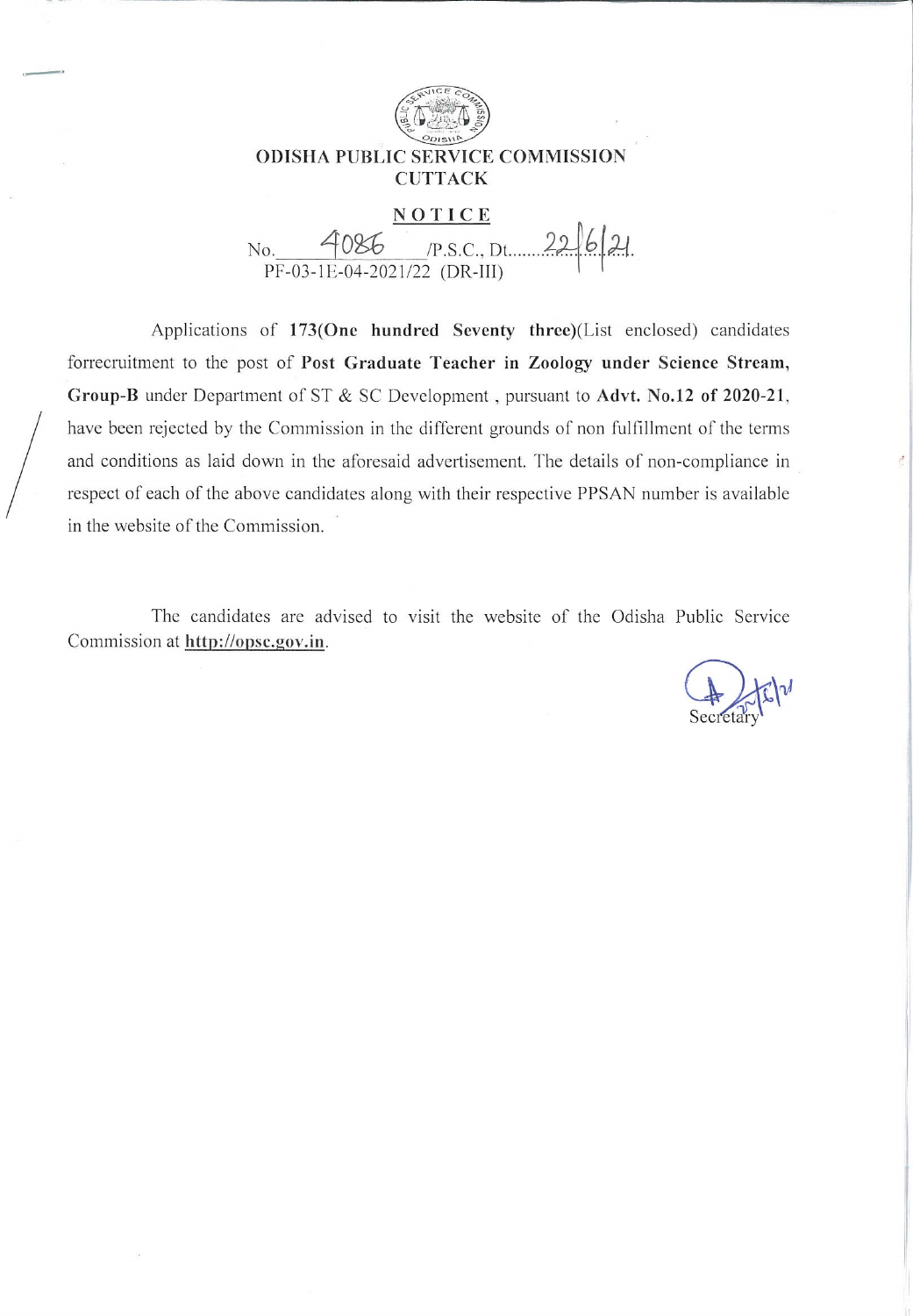

| SL.NO.         | <b>PPSAN</b> | <b>APPLICANT NAME</b>        | <b>GROUND ON WHICH REJECTED</b> (Incomplete Application)                                            | <b>REMARK</b>    |
|----------------|--------------|------------------------------|-----------------------------------------------------------------------------------------------------|------------------|
| 1              | 00014042     | <b>LOSNA HANSDA</b>          | Personal Details, Address Details, Qualification Details, Not                                       | $\boldsymbol{X}$ |
|                |              |                              | <b>Uploaded</b> (Photo)                                                                             |                  |
| $\sqrt{2}$     | 00015229     | SONALI TOPPO                 | Personal Details, Address Details, Qualification Details, Not<br><b>Uploaded</b> (Photo)            | $\boldsymbol{X}$ |
| $\mathfrak{Z}$ | 00021155     | HEMANT KUMAR MAJHI           | Personal Details, Address Details, Qualification Details, Not                                       | $\boldsymbol{X}$ |
|                |              |                              | <b>Uploaded</b> (Photo)                                                                             |                  |
| $\overline{4}$ | 00021588     | <b>JASHWANT KUMAR SARDAR</b> | <b>Qualification Details</b>                                                                        | $\boldsymbol{X}$ |
| 5              | 00022692     | KAUSALYA MAJHI               | <b>Qualification Details</b>                                                                        | $\boldsymbol{X}$ |
| 6              | 00025842     | ABHAYA KUMAR BHUYAN          | <b>Qualification Details</b>                                                                        | $\boldsymbol{X}$ |
| $\overline{7}$ | 00026733     | LINGARAJ BEHERA              | <b>Qualification Details</b>                                                                        | $\boldsymbol{X}$ |
| $\,8\,$        | 00026773     | MUCHIRAM MARANDI             | Personal Details, Address Details, Qualification Details, Not<br><b>Uploaded</b> (Photo)            | $\boldsymbol{X}$ |
| $\overline{9}$ | 00026897     | PUNAM BEHERA                 | <b>Qualification Details</b>                                                                        | $\boldsymbol{X}$ |
| 10             | 00033342     | <b>DEBABRATA TUDU</b>        | <b>Qualification Details</b>                                                                        | $\boldsymbol{X}$ |
| 11             | 00035626     | <b>ABHIPSA BHOI</b>          | <b>Qualification Details</b>                                                                        | $\boldsymbol{X}$ |
| 12             | 00037375     | <b>BISWANATH SETHY</b>       | Personal Details, Address Details, Qualification Details, Not<br><b>Uploaded</b> (Photo)            | $\boldsymbol{X}$ |
| 13             | 00039025     | <b>SWATI SHALINI PADHEE</b>  | Personal Details, Address Details, Qualification Details,<br>Examination Fees, Not Uploaded (Photo) | $\boldsymbol{X}$ |
| 14             | 00042241     | <b>JYOTIRMAYEE DAS</b>       | <b>Qualification Details</b>                                                                        | $\boldsymbol{X}$ |
| 15             | 00049863     | <b>GURUDEB SETHI</b>         | <b>Incomplete Application</b><br>Application not submitted.                                         | $\boldsymbol{X}$ |
| 16             | 00050394     | <b>BISMAYAN SAHU</b>         | Personal Details, Address Details, Qualification Details,<br>Examination Fees, Not Uploaded (Photo) | $\boldsymbol{X}$ |
| 17             | 00050698     | PREETI KUMBHAR               | Personal Details, Address Details, Qualification Details,<br>Examination Fees, Not Uploaded (Photo) | $\boldsymbol{X}$ |
| 18             | 00052517     | ALIPRAGYAN SAHOO             | <b>Qualification Details</b>                                                                        | $\boldsymbol{X}$ |
| 19             | 00052918     | PRANAB KUMAR SENDHA          | Personal Details, Address Details, Qualification Details,<br>Examination Fees, Not Uploaded (Photo) | $\boldsymbol{X}$ |
| $20\,$         | 00053975     | ANIMA LAKRA                  | <b>Qualification Details</b>                                                                        | $\boldsymbol{X}$ |
| 21             | 00058496     | SANGRAM KESHARI PATRA        | <b>Qualification Details</b>                                                                        | $\boldsymbol{X}$ |
| 22             | 00060512     | <b>GOBINDA BAL</b>           | <b>Qualification Details</b>                                                                        | $\boldsymbol{X}$ |
| 23             | 00065581     | SAUDAMINI SAHOO              | Personal Details, Address Details, Qualification Details,<br>Examination Fees, Not Uploaded (Photo) | $\boldsymbol{X}$ |
| 24             | 00066637     | <b>ABHILIPSA PATRA</b>       | <b>Incomplete Application</b><br>Application not submitted.                                         | $\boldsymbol{X}$ |
| 25             | 00068837     | SANTANU KUMAR BEHERA         | Personal Details, Address Details, Qualification Details, Not<br>Uploaded (Photo)                   | X                |
| 26             | 00069817     | KARISHMA BARIK               | <b>Incomplete Application</b><br>Application not submitted.                                         | $\boldsymbol{X}$ |
| $27\,$         | 00072524     | <b>AMIT MISHAL</b>           | Personal Details, Address Details, Qualification Details, Not<br><b>Uploaded</b> (Photo)            | $\boldsymbol{X}$ |
| $28\,$         | 00073591     | <b>JAYANTI SINGH</b>         | <b>Qualification Details</b>                                                                        | $\boldsymbol{X}$ |
| 29             | 00074276     | DANKISHORI TOPNO             | <b>Qualification Details</b>                                                                        | $\boldsymbol{X}$ |
| $30\,$         | 00076626     | <b>SUMAN PANDA</b>           | <b>Qualification Details</b>                                                                        | $\boldsymbol{X}$ |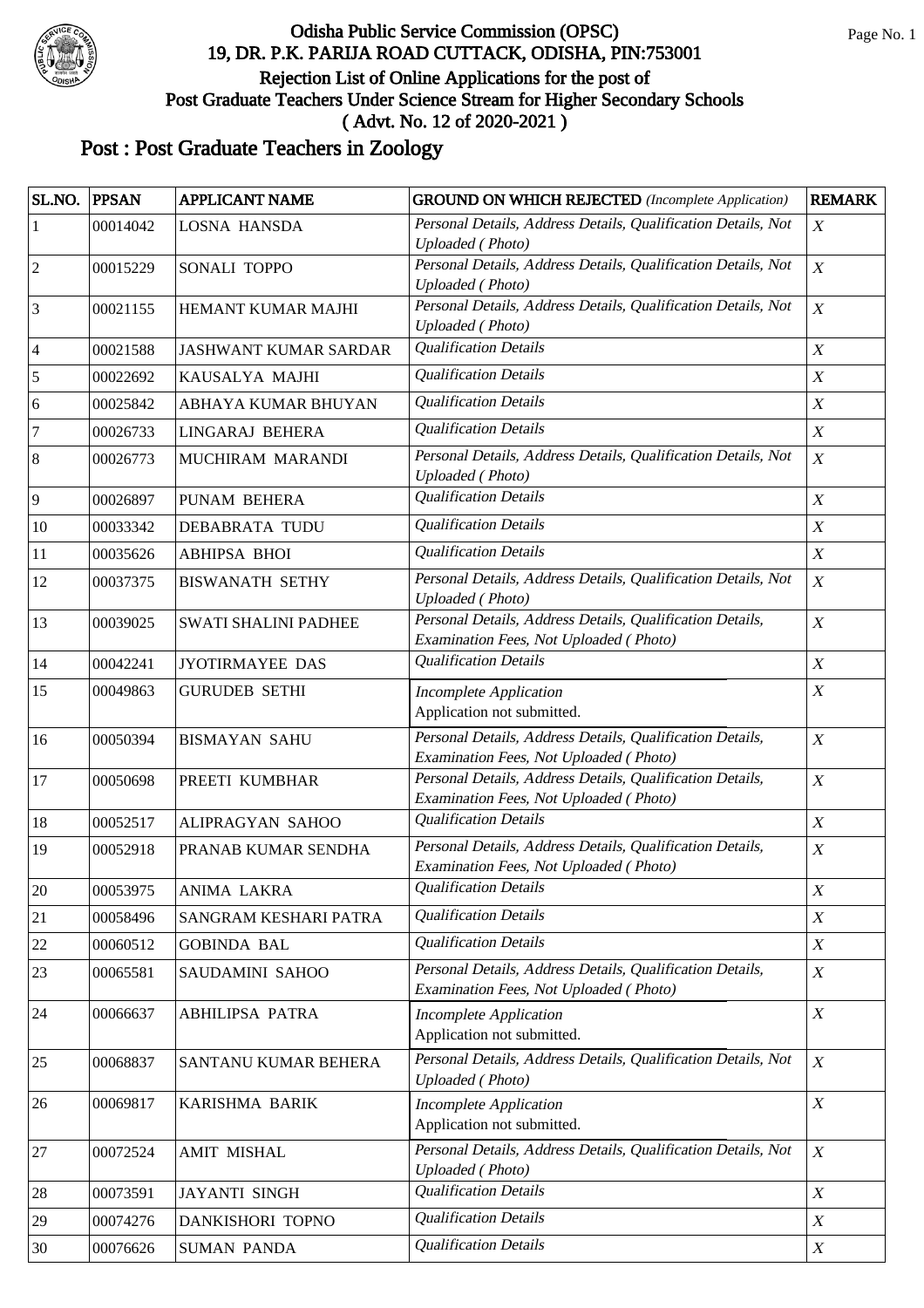

| SL.NO. | <b>PPSAN</b> | <b>APPLICANT NAME</b>               | <b>GROUND ON WHICH REJECTED</b> (Incomplete Application)                                                                                                 | <b>REMARK</b>    |
|--------|--------------|-------------------------------------|----------------------------------------------------------------------------------------------------------------------------------------------------------|------------------|
| 31     | 00076731     | <b>HINA DAS</b>                     | <b>Qualification Details</b>                                                                                                                             | $\boldsymbol{X}$ |
| 32     | 00077610     | PROTSAHANA SATAPATHY                | Personal Details, Address Details, Qualification Details,<br>Examination Fees, Not Uploaded (Photo)                                                      | X                |
| 33     | 00079338     | <b>SONAM SUHASINI</b>               | Personal Details, Address Details, Qualification Details,<br>Examination Fees, Not Uploaded (Photo)                                                      | $\boldsymbol{X}$ |
| 34     | 00081384     | SWORNAPRIYA BEHERA                  | <b>Qualification Details</b>                                                                                                                             | $\boldsymbol{X}$ |
| 35     | 00081587     | G SOUBHAGYA KUMAR<br><b>PRADHAN</b> | <b>Qualification Details</b>                                                                                                                             | $\boldsymbol{X}$ |
| 36     | 00084387     | SANGHAMITRA BEHERA                  | Personal Details, Address Details, Qualification Details,<br>Examination Fees, Not Uploaded (Photo)                                                      | $\boldsymbol{X}$ |
| 37     | 00086744     | TARUPAMA KHADIRATNA                 | Personal Details, Address Details, Qualification Details,<br>Examination Fees, Not Uploaded (Photo)                                                      | $\boldsymbol{X}$ |
| 38     | 00089459     | <b>SASMITA DAS</b>                  | <b>Qualification Details</b>                                                                                                                             | $\boldsymbol{X}$ |
| 39     | 00090825     | SOUMYA SAMAPTA MISHRA               | Personal Details, Address Details, Qualification Details,<br>Examination Fees, Not Uploaded (Photo)                                                      | $\boldsymbol{X}$ |
| 40     | 00092264     | <b>DEBIDUTTA PRADHAN</b>            | <b>Qualification Details</b>                                                                                                                             | $\boldsymbol{X}$ |
| 41     | 00095039     | MONALISA LENKA                      | Personal Details, Address Details, Qualification Details,<br>Examination Fees, Not Uploaded (Photo)                                                      | $\boldsymbol{X}$ |
| 42     | 00095609     | <b>JANMEJAYA BAG</b>                | Qualification Details, Not Uploaded (Photo)                                                                                                              | $\boldsymbol{X}$ |
| 43     | 00096815     | SNEHASINI DASMOHAPATRA              | Personal Details, Address Details, Qualification Details,<br>Examination Fees, Not Uploaded (Photo)                                                      | $\boldsymbol{X}$ |
| 44     | 00098002     | PRIYAMBADA PARIDA                   | <b>Qualification Details</b>                                                                                                                             | $\boldsymbol{X}$ |
| 45     | 00098150     | NIBEDITA PATRA                      | Personal Details, Address Details, Qualification Details,<br>Examination Fees, Not Uploaded (Photo)                                                      | $\boldsymbol{X}$ |
| 46     | 00098862     | <b>HIMANI SETHI</b>                 | <b>Qualification Details</b>                                                                                                                             | $\boldsymbol{X}$ |
| 47     | 00099475     | ANUPAMA PATI                        | Personal Details, Address Details, Qualification Details,<br>Examination Fees, Not Uploaded (Photo)                                                      | $\boldsymbol{X}$ |
| 48     | 00099599     | <b>BIJAY KUMAR SUTAR</b>            | Personal Details, Address Details, Qualification Details,<br>Examination Fees, Not Uploaded (Photo)                                                      | $\boldsymbol{X}$ |
| 49     | 00099625     | ABHILASH TRIPATHY                   | <b>Qualification Details</b>                                                                                                                             | $\boldsymbol{X}$ |
| 50     | 00099681     | <b>MAMANI PANIGRAHI</b>             | Not Uploaded (Photo)                                                                                                                                     | $\boldsymbol{X}$ |
| 51     | 00099783     | <b>SUBHASHREE SWAIN</b>             | Personal Details, Address Details, Qualification Details,<br>Examination Fees, Not Uploaded (Photo)                                                      | $\boldsymbol{X}$ |
| 52     | 00099885     | PATANGE IPSITA                      | Qualification Details, Not Uploaded (Photo)                                                                                                              | $\boldsymbol{X}$ |
| 53     | 00099926     | SOUMYASHREE MOHAPATRA               | Personal Details, Address Details, Qualification Details, Not<br><b>Uploaded</b> (Photo)                                                                 | $\boldsymbol{X}$ |
| 54     | 00100055     | PREM PRAKASH SINGH                  | <b>Qualification Details</b>                                                                                                                             | $\boldsymbol{X}$ |
| 55     | 00100161     | MANISA MISHRA                       | Personal Details, Address Details, Qualification Details,<br>Examination Fees, Not Uploaded (Photo)                                                      | $\boldsymbol{X}$ |
| 56     | 00100368     | <b>BIJAYALAXMI SABAR</b>            | Personal Details, Address Details, Qualification Details, Not<br><b>Uploaded</b> (Photo)                                                                 | $\boldsymbol{X}$ |
| 57     | 00100375     | PARTHASARATHI MAHAL                 | Qualification Details, Not Uploaded (Photo)                                                                                                              | $\boldsymbol{X}$ |
| 58     | 00100437     | TRILOCHAN NAYAK                     | Personal Details, Address Details, Qualification Details,<br>Examination Fees, Not Uploaded (Photo)                                                      | $\boldsymbol{X}$ |
| 59     | 00100438     | <b>IPSITA NAYAK</b>                 | Personal Details, Address Details, Qualification Details,<br>Examination Fees, Not Uploaded (Photo,<br>No Objection Certificate (Noc) From The Competent | $\boldsymbol{X}$ |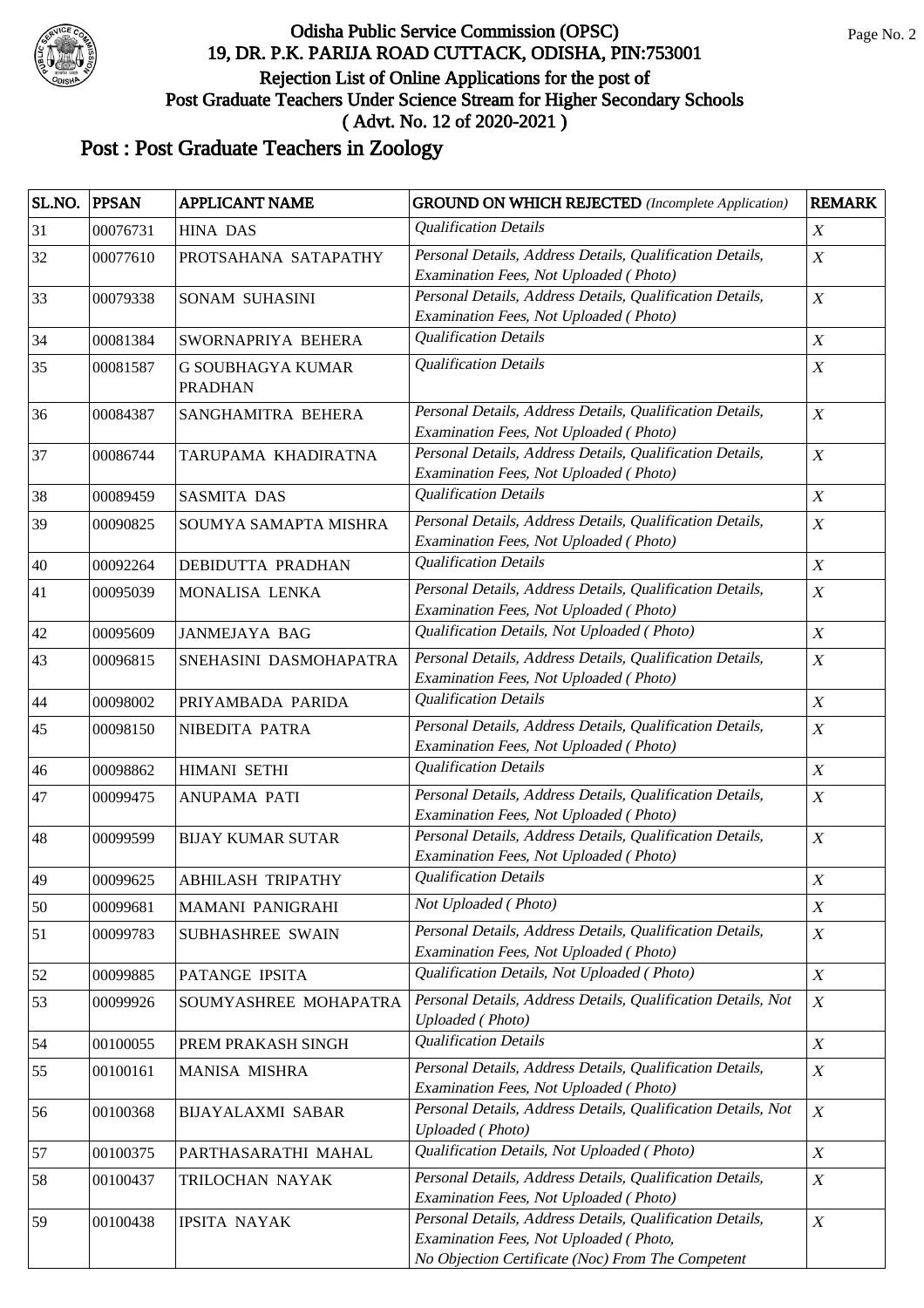

| SL.NO. | <b>PPSAN</b> | APPLICANT NAME                           | <b>GROUND ON WHICH REJECTED</b> (Incomplete Application)                                                                                                                                               | <b>REMARK</b>    |
|--------|--------------|------------------------------------------|--------------------------------------------------------------------------------------------------------------------------------------------------------------------------------------------------------|------------------|
|        |              |                                          | Authority In Case Of In-Service Candidate)                                                                                                                                                             |                  |
| 60     | 00100638     | HADIBANDHU NAYAK                         | Personal Details, Address Details, Qualification Details, Not<br><b>Uploaded</b> (Photo)                                                                                                               | $\boldsymbol{X}$ |
| 61     | 00100649     | SASHI BHUSAN SAHOO                       | Qualification Details, Not Uploaded (Photo)                                                                                                                                                            | $\boldsymbol{X}$ |
| 62     | 00100758     | <b>NILAM DASH</b>                        | Personal Details, Address Details, Qualification Details,<br>Examination Fees, Not Uploaded (Photo)                                                                                                    | $\boldsymbol{X}$ |
| 63     | 00100813     | <b>MILAN KARJEE</b>                      | Qualification Details, Not Uploaded (Photo)                                                                                                                                                            | $\boldsymbol{X}$ |
| 64     | 00100818     | HIMADRITANAYA SING                       | Qualification Details, Not Uploaded (Photo)                                                                                                                                                            | $\boldsymbol{X}$ |
| 65     | 00100860     | NAMRATA PANIGRAHI                        | Personal Details, Address Details, Qualification Details,<br>Examination Fees, Not Uploaded (Photo)                                                                                                    | $\boldsymbol{X}$ |
| 66     | 00100891     | <b>ARCHITA DASH</b>                      | Personal Details, Address Details, Qualification Details,<br>Examination Fees, Not Uploaded (Photo)                                                                                                    | $\boldsymbol{X}$ |
| 67     | 00100912     | <b>BASISTHA NAYAK</b>                    | Personal Details, Address Details, Qualification Details,<br>Examination Fees, Not Uploaded (Photo)                                                                                                    | $\boldsymbol{X}$ |
| 68     | 00101019     | <b>BINODA KUMAR JENA</b>                 | Personal Details, Address Details, Qualification Details,<br>Examination Fees, Not Uploaded (Photo)                                                                                                    | $\boldsymbol{X}$ |
| 69     | 00101115     | <b>BAISHNABI PARIDA</b>                  | Personal Details, Address Details, Qualification Details,<br>Examination Fees, Not Uploaded (Photo)                                                                                                    | $\boldsymbol{X}$ |
| 70     | 00101163     | PRIYADARSHINI PRATIKSHYA<br><b>NAYAK</b> | <b>Qualification Details</b>                                                                                                                                                                           | $\boldsymbol{X}$ |
| 71     | 00101259     | <b>JAYASHREE PANDA</b>                   | Personal Details, Address Details, Qualification Details,<br>Examination Fees, Not Uploaded (Photo)                                                                                                    | $\boldsymbol{X}$ |
| 72     | 00101336     | JYOTIPRAVA BHUE                          | Qualification Details, Not Uploaded (Photo)                                                                                                                                                            | $\boldsymbol{X}$ |
| 73     | 00101420     | <b>JAMUNA SOREN</b>                      | Personal Details, Address Details, Qualification Details, Not<br><b>Uploaded</b> (Photo)                                                                                                               | $\boldsymbol{X}$ |
| 74     | 00101437     | MONALISHA SAHOO                          | Personal Details, Address Details, Qualification Details,<br>Examination Fees, Not Uploaded (Photo)                                                                                                    | $\boldsymbol{X}$ |
| 75     | 00101530     | SHAKTI GAYATRI DHAL                      | Personal Details, Address Details, Qualification Details,<br>Examination Fees, Not Uploaded (Photo)                                                                                                    | $\boldsymbol{X}$ |
| 76     | 00101594     | SONALI DAS                               | Address Details, Qualification Details, Not Uploaded (Photo)                                                                                                                                           | $\boldsymbol{X}$ |
| 77     | 00101626     | KARMI BASKEY                             | Qualification Details, Not Uploaded (Photo)                                                                                                                                                            | $\boldsymbol{X}$ |
| 78     | 00101686     | PUNAM SOURAV                             | Personal Details, Address Details, Qualification Details,<br>Examination Fees, Not Uploaded (Photo)                                                                                                    | $\boldsymbol{X}$ |
| 79     | 00101704     | SNIGDHA NAIK                             | <b>Qualification Details</b>                                                                                                                                                                           | X                |
| 80     | 00101753     | <b>SUNIL KUMAR PARIDA</b>                | Not Uploaded (Photo)                                                                                                                                                                                   | X                |
| 81     | 00102184     | P K EUNICE                               | <b>Qualification Details</b>                                                                                                                                                                           | $\boldsymbol{X}$ |
| 82     | 00102225     | SUBHASMITA HARICHANDAN                   | Personal Details, Address Details, Qualification Details,<br>Examination Fees, Not Uploaded (Photo)                                                                                                    | $\boldsymbol{X}$ |
| 83     | 00102523     | <b>EKTA NANDA</b>                        | <b>Qualification Details</b>                                                                                                                                                                           | $\boldsymbol{X}$ |
| 84     | 00102637     | MADHUSMITA SENAPATY                      | Personal Details, Address Details, Qualification Details,<br>Examination Fees, Not Uploaded (Photo)                                                                                                    | X                |
| 85     | 00102644     | JYOTIRMAYEE KESHARI                      | Personal Details, Address Details, Qualification Details,<br>Examination Fees, Not Uploaded (Photo)                                                                                                    | $\boldsymbol{X}$ |
| 86     | 00102681     | RICHI PRADHAN                            | Personal Details, Address Details, Qualification Details,<br>Examination Fees, Not Uploaded (Photo,<br>No Objection Certificate (Noc) From The Competent<br>Authority In Case Of In-Service Candidate) | $\boldsymbol{X}$ |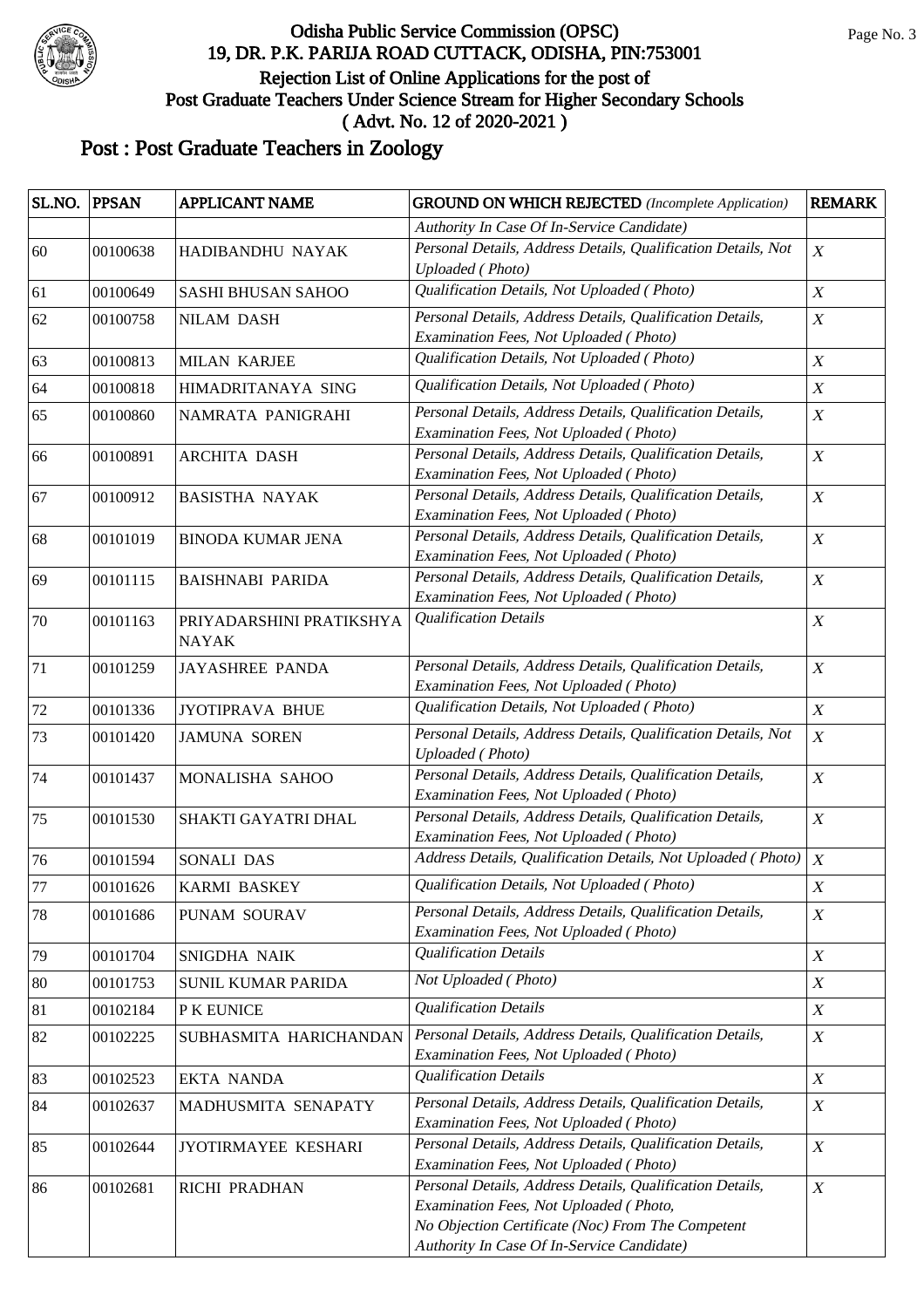

| SL.NO. | <b>PPSAN</b> | APPLICANT NAME             | <b>GROUND ON WHICH REJECTED</b> (Incomplete Application)                                            | <b>REMARK</b>    |
|--------|--------------|----------------------------|-----------------------------------------------------------------------------------------------------|------------------|
| 87     | 00102865     | <b>SWATI SAHOO</b>         | Personal Details, Address Details, Qualification Details,                                           | X                |
|        |              |                            | Examination Fees, Not Uploaded (Photo)                                                              |                  |
| 88     | 00102960     | KRUSHNA CHANDRA PUJARI     | Qualification Details, Not Uploaded (Photo)                                                         | $\boldsymbol{X}$ |
| 89     | 00103028     | <b>INDUGU SUNITA</b>       | Personal Details, Address Details, Qualification Details, Not<br><b>Uploaded</b> (Photo)            | $\boldsymbol{X}$ |
| 90     | 00103038     | RUTUPARNA PANDA            | Qualification Details, Not Uploaded (Photo)                                                         | $\boldsymbol{X}$ |
| 91     | 00103043     | <b>SUMAN SAHOO</b>         | Personal Details, Address Details, Qualification Details,                                           | $\boldsymbol{X}$ |
|        |              |                            | Examination Fees, Not Uploaded (Photo)                                                              |                  |
| 92     | 00103053     | <b>BEBIKA SAHOO</b>        | Personal Details, Address Details, Qualification Details,                                           | $\boldsymbol{X}$ |
|        |              |                            | Examination Fees, Not Uploaded (Photo)                                                              |                  |
| 93     | 00103091     | RASHMIREKHA SWAIN          | Personal Details, Address Details, Qualification Details,<br>Examination Fees, Not Uploaded (Photo) | $\boldsymbol{X}$ |
| 94     | 00103092     | <b>REETU PRADHAN</b>       | Personal Details, Address Details, Qualification Details,                                           | $\boldsymbol{X}$ |
|        |              |                            | Examination Fees, Not Uploaded (Photo)                                                              |                  |
| 95     | 00103113     | <b>REBATI NAIK</b>         | Qualification Details, Not Uploaded (Photo)                                                         | $\boldsymbol{X}$ |
| 96     | 00103145     | NULU NARESHU NULU          | Personal Details, Address Details, Qualification Details,                                           | $\boldsymbol{X}$ |
|        |              |                            | Examination Fees, Not Uploaded (Photo)                                                              |                  |
| 97     | 00103168     | PINKEE SAHOO               | Personal Details, Address Details, Qualification Details, Not                                       | $\boldsymbol{X}$ |
|        |              |                            | <b>Uploaded</b> (Photo)                                                                             |                  |
| 98     | 00103207     | <b>JAIMINI NAYAK</b>       | <b>Qualification Details</b>                                                                        | $\boldsymbol{X}$ |
| 99     | 00103251     | DAKOJU SANKET ACHARY       | Personal Details, Address Details, Qualification Details,<br>Examination Fees, Not Uploaded (Photo) | $\boldsymbol{X}$ |
| 100    | 00103256     | LIPIKARANI MAHALI          | Qualification Details, Not Uploaded (Photo)                                                         | $\boldsymbol{X}$ |
|        |              |                            |                                                                                                     |                  |
| 101    | 00103264     | <b>JASMIN KUMARI NAYAK</b> | Personal Details, Address Details, Qualification Details,<br>Examination Fees, Not Uploaded (Photo) | $\boldsymbol{X}$ |
| 102    | 00103385     | PADMABATI MAHANTA          | Personal Details, Address Details, Qualification Details,                                           | $\boldsymbol{X}$ |
|        |              |                            | Examination Fees, Not Uploaded (Photo)                                                              |                  |
| 103    | 00103427     | <b>CHANDRAY HEMBRAM</b>    | Personal Details, Address Details, Qualification Details, Not                                       | $\boldsymbol{X}$ |
|        |              |                            | <b>Uploaded</b> (Photo)                                                                             |                  |
| 104    | 00103431     | DEBAPRIYA SAHOO            | Personal Details, Address Details, Qualification Details,                                           | $\boldsymbol{X}$ |
|        |              |                            | Examination Fees, Not Uploaded (Photo)                                                              |                  |
| 105    | 00103460     | <b>BRAJESH KUMAR SWAIN</b> | Qualification Details, Not Uploaded (Photo)                                                         | $\boldsymbol{X}$ |
| 106    | 00103503     | APARNA PRIYADARSHINI       | Personal Details, Address Details, Qualification Details,                                           | $\boldsymbol{X}$ |
|        |              |                            | Examination Fees, Not Uploaded (Photo)<br>Qualification Details, Not Uploaded (Photo)               |                  |
| 107    | 00103538     | MANORAMA MOHANTY           |                                                                                                     | $\boldsymbol{X}$ |
| 108    | 00103547     | SUDARSANA SABAR            | Qualification Details, Not Uploaded (Photo)                                                         | $\boldsymbol{X}$ |
| 109    | 00103567     | BHAGYALAXMI SENAPATI       | Personal Details, Address Details, Qualification Details,<br>Examination Fees, Not Uploaded (Photo) | $\boldsymbol{X}$ |
| 110    | 00103573     | SOUMYARANJAN SAHOO         | <b>Qualification Details</b>                                                                        | $\boldsymbol{X}$ |
| 111    | 00103598     | <b>BISHNU PRIYA BISHI</b>  | Personal Details, Address Details, Qualification Details,                                           | $\boldsymbol{X}$ |
|        |              |                            | Examination Fees, Not Uploaded (Photo)                                                              |                  |
| 112    | 00103603     | <b>ASIT KUMAR SUTAR</b>    | Personal Details, Address Details, Qualification Details,                                           | $\boldsymbol{X}$ |
|        |              |                            | Examination Fees, Not Uploaded (Photo)                                                              |                  |
| 113    | 00103633     | RASMITA SAHOO              | Personal Details, Address Details, Qualification Details,                                           | $\boldsymbol{X}$ |
|        |              |                            | Examination Fees, Not Uploaded (Photo)                                                              |                  |
| 114    | 00103692     | <b>SUJIT PADHAN</b>        | Personal Details, Address Details, Qualification Details,                                           | $\boldsymbol{X}$ |
|        |              |                            | Examination Fees, Not Uploaded (Photo)                                                              |                  |
| 115    | 00103710     | LATA ARAKA                 | <b>Qualification Details</b>                                                                        | X                |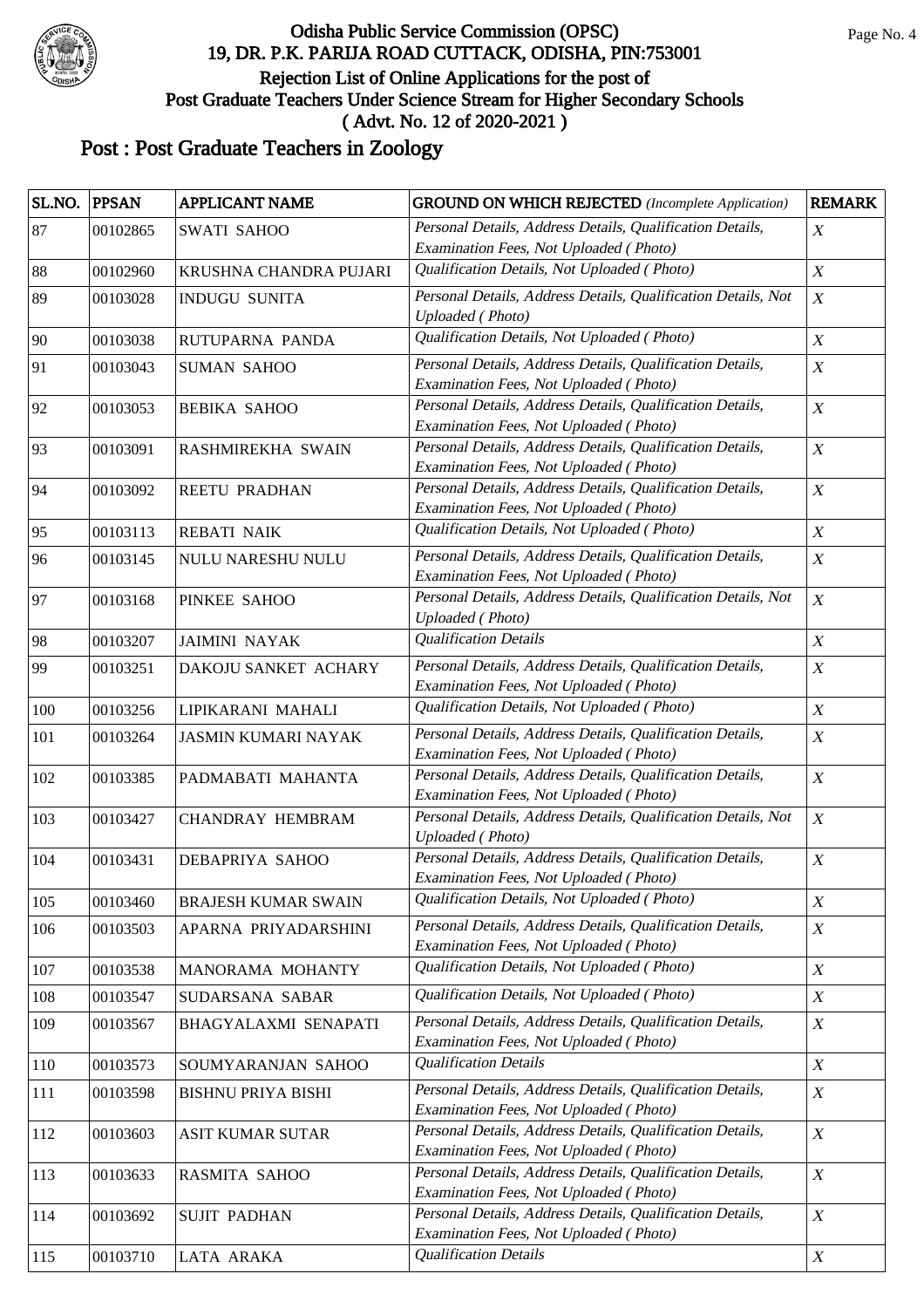

| SL.NO. | <b>PPSAN</b> | <b>APPLICANT NAME</b>                | <b>GROUND ON WHICH REJECTED</b> (Incomplete Application)                                                                                                                                               | <b>REMARK</b>    |
|--------|--------------|--------------------------------------|--------------------------------------------------------------------------------------------------------------------------------------------------------------------------------------------------------|------------------|
| 116    | 00103716     | <b>BIJAYA LAXMI PATEL</b>            | <b>Qualification Details</b>                                                                                                                                                                           | $\boldsymbol{X}$ |
| 117    | 00103753     | <b>MOUSUMI DASH</b>                  | Qualification Details, Not Uploaded (Photo)                                                                                                                                                            | $\boldsymbol{X}$ |
| 118    | 00103848     | ASHWINI KUMAR PATRA                  | Qualification Details, Not Uploaded (Photo)                                                                                                                                                            | $\boldsymbol{X}$ |
| 119    | 00103857     | <b>JYOSTNA RANI DAS</b>              | Qualification Details, Not Uploaded (Photo)                                                                                                                                                            | $\boldsymbol{X}$ |
| 120    | 00103872     | <b>ANJU PATEL</b>                    | Personal Details, Address Details, Qualification Details,<br>Examination Fees, Not Uploaded (Photo,<br>No Objection Certificate (Noc) From The Competent<br>Authority In Case Of In-Service Candidate) | $\boldsymbol{X}$ |
| 121    | 00103879     | RASHMIREKHA BHOI                     | Qualification Details, Not Uploaded (Photo)                                                                                                                                                            | $\boldsymbol{X}$ |
| 122    | 00103905     | SUBHRANSHU SEKHAR<br><b>BARAL</b>    | Qualification Details, Not Uploaded (Photo)                                                                                                                                                            | $\boldsymbol{X}$ |
| 123    | 00103910     | <b>GOVINDA SAHU</b>                  | Qualification Details, Not Uploaded (Photo)                                                                                                                                                            | $\boldsymbol{X}$ |
| 124    | 00103974     | SMRUTI SAGARIKA TRIPATHY             | <b>Qualification Details</b>                                                                                                                                                                           | $\boldsymbol{X}$ |
| 125    | 00103981     | AMEYA KUMAR BHUKTA                   | Personal Details, Address Details, Qualification Details,<br>Examination Fees, Not Uploaded (Photo)                                                                                                    | $\boldsymbol{X}$ |
| 126    | 00104020     | <b>SUSHREE SAILAJA</b><br>SAMANTARAY | Qualification Details, Not Uploaded (Photo)                                                                                                                                                            | $\boldsymbol{X}$ |
| 127    | 00104026     | <b>SASMITA DASH</b>                  | Personal Details, Address Details, Qualification Details,<br>Examination Fees, Not Uploaded (Photo)                                                                                                    | $\boldsymbol{X}$ |
| 128    | 00104027     | NIRUPAMA BEHERA                      | <b>Qualification Details</b>                                                                                                                                                                           | $\boldsymbol{X}$ |
| 129    | 00104043     | SWAGATIKA MISHRA                     | Personal Details, Address Details, Qualification Details,<br>Examination Fees, Not Uploaded (Photo)                                                                                                    | $\boldsymbol{X}$ |
| 130    | 00104058     | <b>DIPALI DASH</b>                   | Incomplete Application<br>Application not submitted.                                                                                                                                                   | $\boldsymbol{X}$ |
| 131    | 00104059     | <b>MANOJ KUMAR PODH</b>              | Qualification Details, Not Uploaded (Photo)                                                                                                                                                            | $\boldsymbol{X}$ |
| 132    | 00104083     | <b>TAPAS MALLICK</b>                 | Qualification Details, Not Uploaded (Photo)                                                                                                                                                            | $\boldsymbol{X}$ |
| 133    | 00104127     | <b>GOBINDA SAHU</b>                  | Personal Details, Address Details, Qualification Details,<br>Examination Fees, Not Uploaded (Photo)                                                                                                    | $\boldsymbol{X}$ |
| 134    | 00104145     | <b>VIDYA KULLU</b>                   | <b>Qualification Details</b>                                                                                                                                                                           | $\boldsymbol{X}$ |
| 135    | 00104152     | <b>ARATI PRADHAN</b>                 | Personal Details, Address Details, Qualification Details,<br>Examination Fees, Not Uploaded (Photo)                                                                                                    | X                |
| 136    | 00104197     | BIDYTUPRABHA NAYAK                   | Personal Details, Address Details, Qualification Details,<br>Examination Fees, Not Uploaded (Photo)                                                                                                    | $\boldsymbol{X}$ |
| 137    | 00104203     | <b>BIDYUTPRABHA NAYAK</b>            | Qualification Details, Not Uploaded (Photo)                                                                                                                                                            | X                |
| 138    | 00104248     | <b>JAGYASINI KISAN</b>               | <b>Qualification Details</b>                                                                                                                                                                           | $\boldsymbol{X}$ |
| 139    | 00104251     | SAMIKHYA BEHERA                      | <b>Qualification Details</b>                                                                                                                                                                           | $\boldsymbol{X}$ |
| 140    | 00104276     | NIBEDITA ROUT                        | Personal Details, Address Details, Qualification Details,<br>Examination Fees, Not Uploaded (Photo)                                                                                                    | $\boldsymbol{X}$ |
| 141    | 00104375     | PRADIPTA DASH                        | Qualification Details, Not Uploaded (Photo)                                                                                                                                                            | $\boldsymbol{X}$ |
| 142    | 00104405     | KORRA SAILAJA                        | Personal Details, Address Details, Qualification Details,<br>Examination Fees, Not Uploaded (Photo)                                                                                                    | X                |
| 143    | 00104411     | KORRA KALPANA                        | Personal Details, Address Details, Qualification Details,<br>Examination Fees, Not Uploaded (Photo)                                                                                                    | $\boldsymbol{X}$ |
| 144    | 00104422     | SUMITA PANIGRAHI                     | Qualification Details, Not Uploaded (Photo)                                                                                                                                                            | $\boldsymbol{X}$ |
| 145    | 00104439     | PUSPANJALI TAREI                     | Personal Details, Address Details, Qualification Details,                                                                                                                                              | $\boldsymbol{X}$ |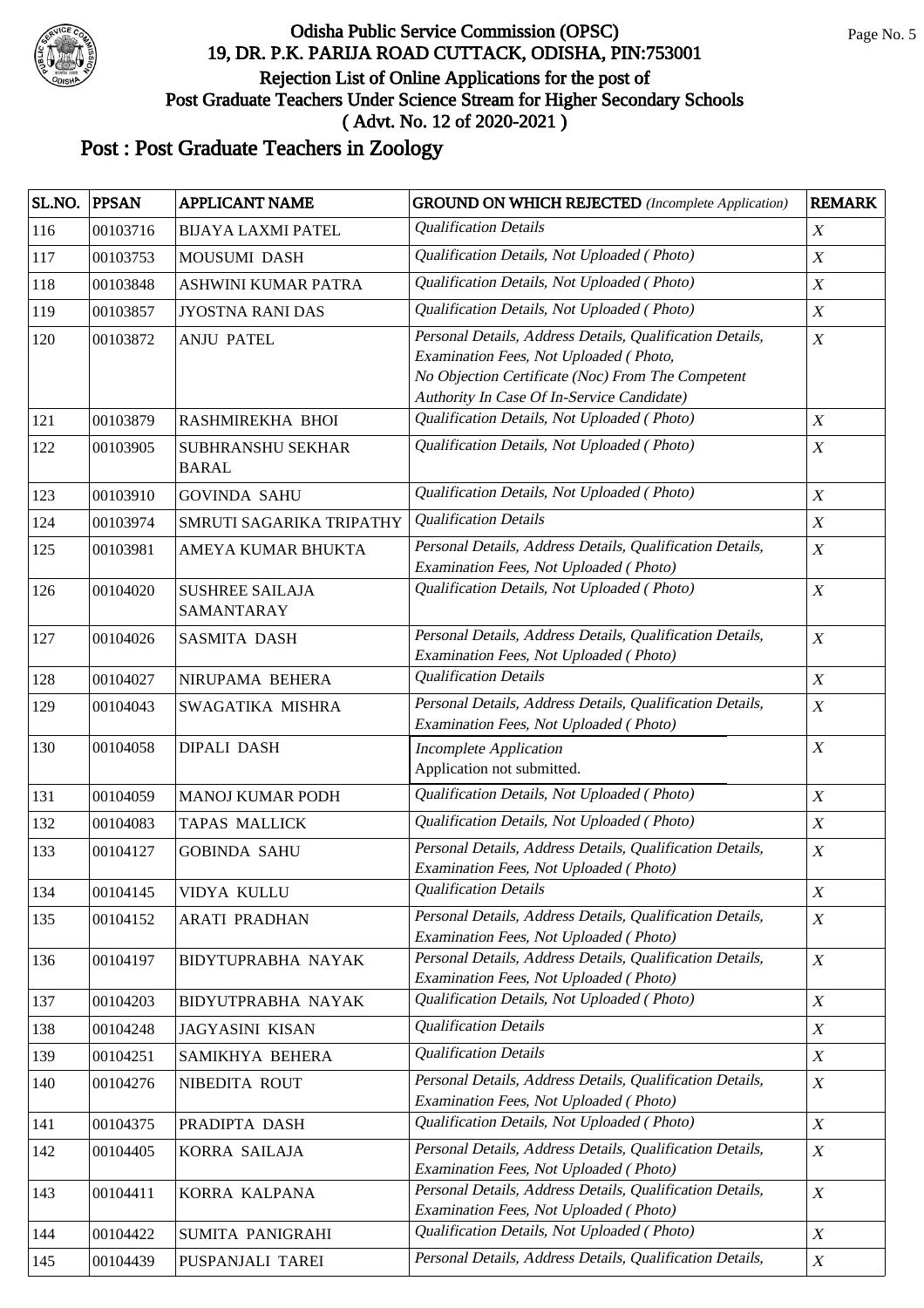

| SL.NO. | <b>PPSAN</b> | APPLICANT NAME           | <b>GROUND ON WHICH REJECTED</b> (Incomplete Application)                                            | <b>REMARK</b>    |
|--------|--------------|--------------------------|-----------------------------------------------------------------------------------------------------|------------------|
|        |              |                          | Examination Fees, Not Uploaded (Photo)                                                              |                  |
| 146    | 00104463     | SUBHASHREE KAR           | <b>Qualification Details</b>                                                                        | $\boldsymbol{X}$ |
| 147    | 00104472     | RAMESWARI PRADHAN        | Personal Details, Address Details, Qualification Details,                                           | $\boldsymbol{X}$ |
|        |              |                          | Examination Fees, Not Uploaded (Photo)                                                              |                  |
| 148    | 00104474     | KRUTTIKA KHAMARI         | Personal Details, Address Details, Qualification Details,                                           | $\boldsymbol{X}$ |
|        |              |                          | Examination Fees, Not Uploaded (Photo)                                                              |                  |
| 149    | 00104516     | <b>SUMANTA KUMAR DAS</b> | Personal Details, Address Details, Qualification Details,                                           | $\boldsymbol{X}$ |
|        |              |                          | Examination Fees, Not Uploaded (Photo)<br>Qualification Details, Not Uploaded (Photo)               |                  |
| 150    | 00104526     | MADHUSMITA PATRA         |                                                                                                     | $\boldsymbol{X}$ |
| 151    | 00104538     | VICTORIA TRIPATHY        | <b>Qualification Details</b>                                                                        | $\boldsymbol{X}$ |
| 152    | 00104545     | RAJENDRA KUMAR NANDA     | Personal Details, Address Details, Qualification Details,                                           | $\boldsymbol{X}$ |
|        |              |                          | Examination Fees, Not Uploaded (Photo)                                                              |                  |
| 153    | 00104546     | <b>DIBYARANJAN SHA</b>   | Personal Details, Address Details, Qualification Details,                                           | $\boldsymbol{X}$ |
|        |              |                          | Examination Fees, Not Uploaded (Photo)<br>Personal Details, Address Details, Qualification Details, |                  |
| 154    | 00104580     | <b>LIPSA SAHU</b>        | Examination Fees, Not Uploaded (Photo)                                                              | $\boldsymbol{X}$ |
| 155    | 00104584     | SRIHARI PANDA            | Personal Details, Address Details, Qualification Details,                                           | $\boldsymbol{X}$ |
|        |              |                          | Examination Fees, Not Uploaded (Photo)                                                              |                  |
| 156    | 00104617     | CHUMKI RANI MAJHI        | Personal Details, Address Details, Qualification Details, Not                                       | $\boldsymbol{X}$ |
|        |              |                          | Uploaded (Photo)                                                                                    |                  |
| 157    | 00104652     | KABITA BHUMIJ            | Qualification Details, Not Uploaded (Photo)                                                         | $\boldsymbol{X}$ |
| 158    | 00104688     | <b>SANDIPTA</b>          | Personal Details, Address Details, Qualification Details,                                           | $\boldsymbol{X}$ |
|        |              | SHUBHADARSHANI           | Examination Fees, Not Uploaded (Photo)                                                              |                  |
| 159    | 00104714     | <b>BHARATEE DHAL</b>     | Personal Details, Address Details, Qualification Details,                                           | $\boldsymbol{X}$ |
|        |              |                          | Examination Fees, Not Uploaded (Photo)                                                              |                  |
| 160    | 00104727     | BHABANI KUMARI PANDA     | Personal Details, Address Details, Qualification Details,                                           | $\boldsymbol{X}$ |
|        |              |                          | Examination Fees, Not Uploaded (Photo)                                                              |                  |
| 161    | 00104729     | P RAJALAKSHMI            | Personal Details, Address Details, Qualification Details,                                           | $\boldsymbol{X}$ |
|        |              |                          | Examination Fees, Not Uploaded (Photo)                                                              |                  |
| 162    | 00104740     | SHAKTI PRADAYINI NANDA   | <b>Qualification Details</b>                                                                        | $\boldsymbol{X}$ |
| 163    | 00104748     | <b>BARSHA SAHOO</b>      | Qualification Details, Not Uploaded (Photo)                                                         | $\boldsymbol{X}$ |
| 164    | 00104753     | <b>BIJAYALAXMI SAHOO</b> | Personal Details, Address Details, Qualification Details,                                           | $\boldsymbol{X}$ |
|        |              |                          | Examination Fees, Not Uploaded (Photo)                                                              |                  |
| 165    | 00104754     | ARCHANA BEHERA           | Qualification Details, Not Uploaded (Photo)                                                         | $\boldsymbol{X}$ |
| 166    | 00104756     | SUNITA PRAJAPATI         | <b>Incomplete Application</b>                                                                       | $\boldsymbol{X}$ |
|        |              |                          | Application not submitted.                                                                          |                  |
| 167    | 00104762     | ARPITA BARIK             | <b>Incomplete Application</b>                                                                       | X                |
|        |              |                          | Application not submitted.                                                                          |                  |
| 168    | 00104783     | KARRI ANUSHA             | Personal Details, Address Details, Qualification Details,                                           | $\boldsymbol{X}$ |
|        |              |                          | Examination Fees, Not Uploaded (Photo)                                                              |                  |
| 169    | 00104784     | SURYAKANTA BISWAL        | Personal Details, Address Details, Qualification Details,                                           | $\boldsymbol{X}$ |
|        |              |                          | Examination Fees, Not Uploaded (Photo)                                                              |                  |
| 170    | 00104789     | SANGHAMITRA PANIGRAHI    | Personal Details, Address Details, Qualification Details, Not                                       | $\boldsymbol{X}$ |
|        |              |                          | <b>Uploaded</b> (Photo)                                                                             |                  |
| 171    | 00104795     | APARAJITA PADHAN         | Personal Details, Address Details, Qualification Details,                                           | $\boldsymbol{X}$ |
|        |              |                          | Examination Fees, Not Uploaded (Photo)                                                              |                  |
| 172    | 00104826     | SONALISH CHAMPATI        | Qualification Details, Not Uploaded (Photo)                                                         | $\boldsymbol{X}$ |